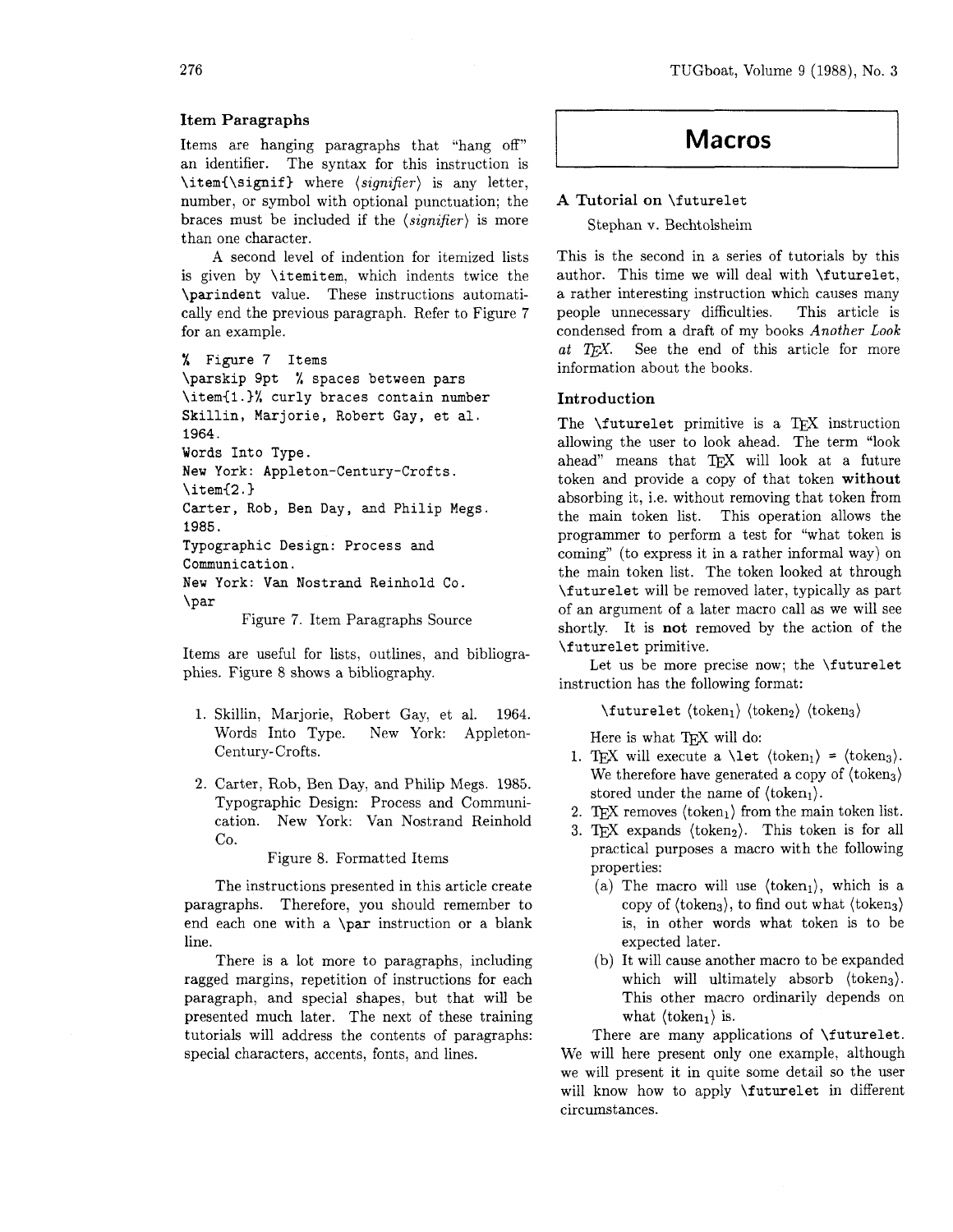# **Using** \futurelet **in Macros with Optional Arguments**

A typical application of \futurelet is the handling of macros with optional arguments as they are used, for instance, in IATFX. By "optional argument" we mean an argument which in most cases is omitted, and is provided only occasionally in macro calls.

## **Defining the Problem**

Let us give a specific example: we would like to define a macro  $\x$ , which can be called in two different ways:

- 1. With optional argument as in  $\x x$  [opt] {arg} where opt is the optional argument enclosed in square brackets and arg is the regular argument.
- 2. Without optional argument as in  $\xx\{arg\}$ where  $\arg$  is again the regular argument.

Before we discuss how this can be done in TFX. observe that we do not really have to use an optional argument. We could simply define two different macros \xxWithOpt for the case where an optional argument is given, and \xxNoOpt for the case where no optional argument is given:

```
\def\xxWith0pt [#1]#2{...}
\def\xxNolpt #1{...}
```
How we can use \futurelet to find out whether an optional argument was given or not? We will define a macro  $\x$ x whose only function is to check whether there is an opening square bracket (optional argument is present) or not (no optional argument). The \xx macro will, after this has been determined, cause the \xxWithOpt macro to be invoked when there is an optional argument, and the \xxNoOpt macro to be called if there is no opening bracket. In other words the macros \xxWithOpt and  $\xxN$ oOpt do the "real work" while the only purpose of the \xx macro is to decide which of the two macros should be invoked.

Here is the completely worked out example.

```
% (1) First define two macros<br>% \xxWithOpt and \xxNoOpt w
     \xxWithOpt and \xxNoOpt which
\frac{1}{2} \xx will call.
% These macros do "the real work". 
% \xWithOpt: optional argument ([#1],<br>% enclosed in square brackets), and
% enclosed in square brackets), and<br>% regular argument (f#2).
     regular argument ({#2},
% undelimited) . 
% \xxNoOpt : assume no opt. argument, 
% but regular argument only {#I). 
\def \xxWithOpt [ #1] #2{...}\def\xxNoOpt #I{ ...)
```

```
% (2) The \xx macro has no parameter! 
% It only uses \futurelet to check 
% whether there is an optional 
% argument or not by checking 
% whether or not ' [' follows \chix in the input.
    in the input.
\def\xx C% 
    \futurelet\xxLookedAtToken 
                          \xxDecide 
1 
% (3) The \xxDecide macro, based on 
% the lookahead of \xx, calls 
% either \xxWithOpt or \xxNoOpt . 
\def\xxDecide <% 
    \if x\xxLookedAtToken [% 
         \let\next = \xxWithOpt 
    \else 
         \let\nextrowleft~= \txxNoo\sqrt{fi}\next 
1
```
# **A Macro Call with Optional Argument**

Let us now look at the following macro call of the  $\x$  macro that we have defined:  $\xx[a]$  (b). This generates the following token list:

```
\chix e [ e a e ] e { e b e }
Now \x is expanded, yielding the following token
list:
```
#### \futurelet • \xxLookedAtToken

 $\bullet$  \xxDecide  $\bullet$  [  $\bullet$  a  $\bullet$  ]  $\bullet$  {  $\bullet$  b  $\bullet$  } Observe that \xxLookedAtToken corresponds to  $\langle \text{token}_1 \rangle$  of  $\text{futurelet}, \x \rangle$  and  $\langle \text{token}_2 \rangle$  and  $\lceil$  to  $\langle$  token<sub>3</sub> $\rangle$  (see the format of  $\langle$  futurelet in the introduction above). Observe especially the value of  $\langle \text{token}_3 \rangle$ : this is the token we are interested in. \xxDecide will test this token to check whether or not it is an opening square bracket, in order to decide whether to call \xxWithOpt or \xxNoOpt.

Next TFX executes the  $\$ futurelet, assigning [ to \xxLookedAtToken, and then expands \xxDecide. This expansion leads to the following main token list:

\ifx  $\bullet$  \xxLookedAtToken  $\bullet$  [  $\bullet$  \let

- $\bullet$  \next  $\bullet$  =  $\bullet$  \xxWithOpt  $\bullet$  \else
- $\bullet \let \bullet \next`{next} \bullet = \blacklozenge \xxNoOpt \bullet \tfi$

 $\bullet$  \next  $\bullet$  [  $\bullet$  a  $\bullet$  ]  $\bullet$  {  $\bullet$  b  $\bullet$  } The \ifx conditional evaluates to true because \futurelet has just assigned an opening square bracket to \xxLookedAtToken. Therefore \let\next  $= \xx\text{Without}$  is executed and the whole conditional (from  $\iota$ ifx through  $\iota$  is removed from the main token list. This leads to the following new main